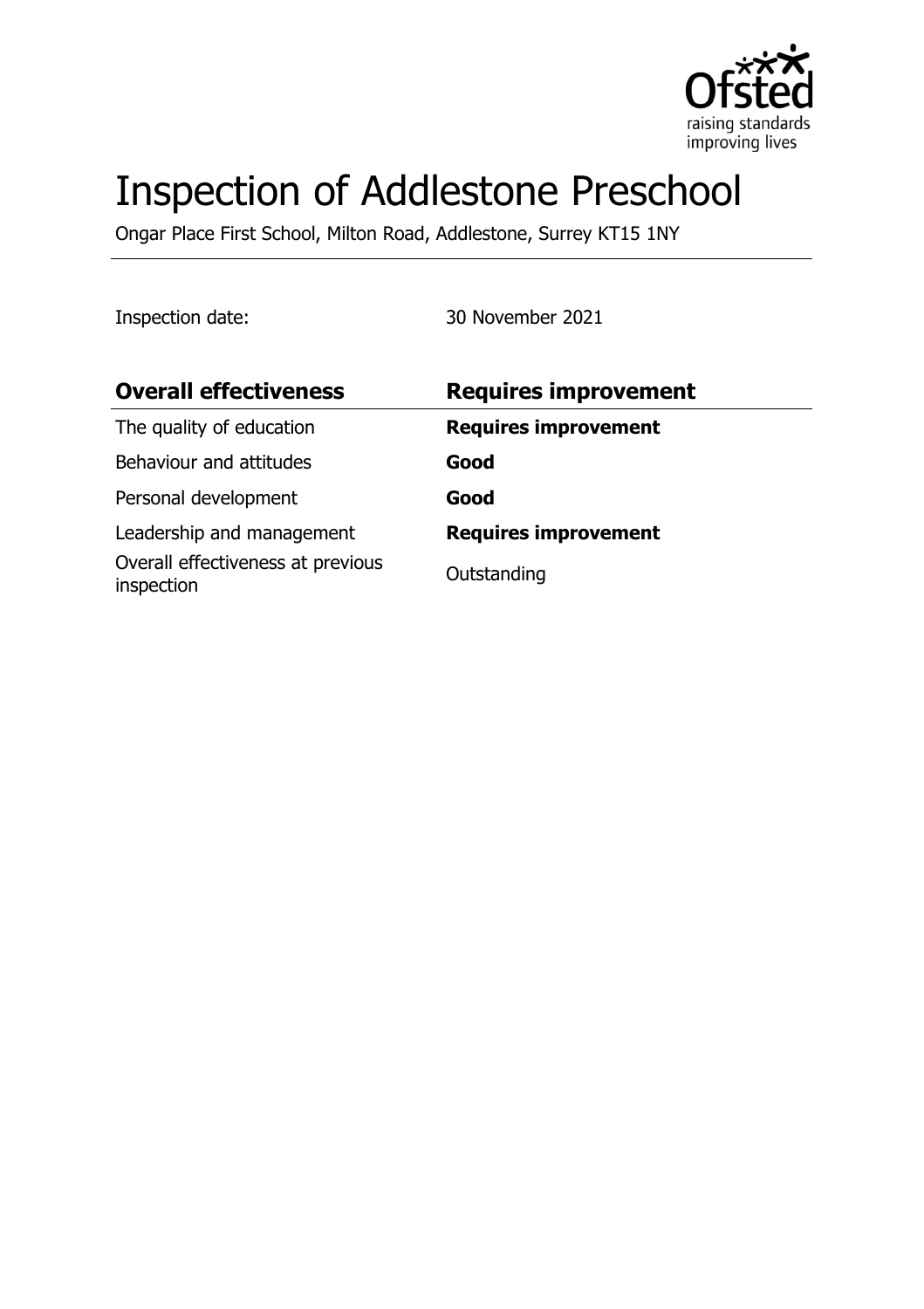

# **What is it like to attend this early years setting?**

#### **The provision requires improvement**

Overall, children enjoy their time at the nursery although the curriculum is not always implemented robustly. Children are happy, settled and work together cooperatively with their friends. For instance, they patiently waited for their turn when they played a group singing game, 'The farmer's in his den'. Children learn about how things work and anticipate what might happen during experiments. For example, when combining ingredients, such as bicarbonate of soda and vinegar. They smile and squeal with excitement during music and movement activities and play energetically outdoors. Children persist during all activities. For example, they used wrapping paper and sticky tape to wrap objects as pretend Christmas presents and 'write' labels with their name. However, children's concentration during self-chosen activities was frequently disrupted by adult-initiated activities and routine events.

Children develop a great interest in books. For example, they listened to a story about a witch and watched a magician performing on a large tablet. Then they used their imagination to create 'spells' and make their own book. Children borrow books to take home to read with their parents and learn how to use library systems during role-play activities. They talk confidently with staff and their friends and learn the meaning of new words. Children enjoyed an outing to a woodland area within the school grounds, where they acted out a favourite story about a bear hunt. Children are challenged in their learning and development. They are active, enthusiastic learners. However, required written assessments for children aged two years are not completed.

## **What does the early years setting do well and what does it need to do better?**

- $\blacksquare$  Children are provided with an ambitious broad curriculum that includes a wide range of interesting activities and experiences. However, managers do not coach and support staff to implement this sufficiently well enough to help them understand when to give children more time to finish their chosen tasks. Staff frequently interrupt children who are engrossed in their play to move them on to another activity. This is disruptive to children's learning.
- Staff share information with parents about any gaps in their children's development. They work in partnership with other agencies already involved with children to move them on in their learning and development. However, managers do not make sure that staff complete the required progress checks for two-year-old children. This means that not all children receive the support they may need from other agencies in a timely way.
- Staff discuss and share information about children's individual needs. They know all the children well and work together as a team to support children's next steps for learning.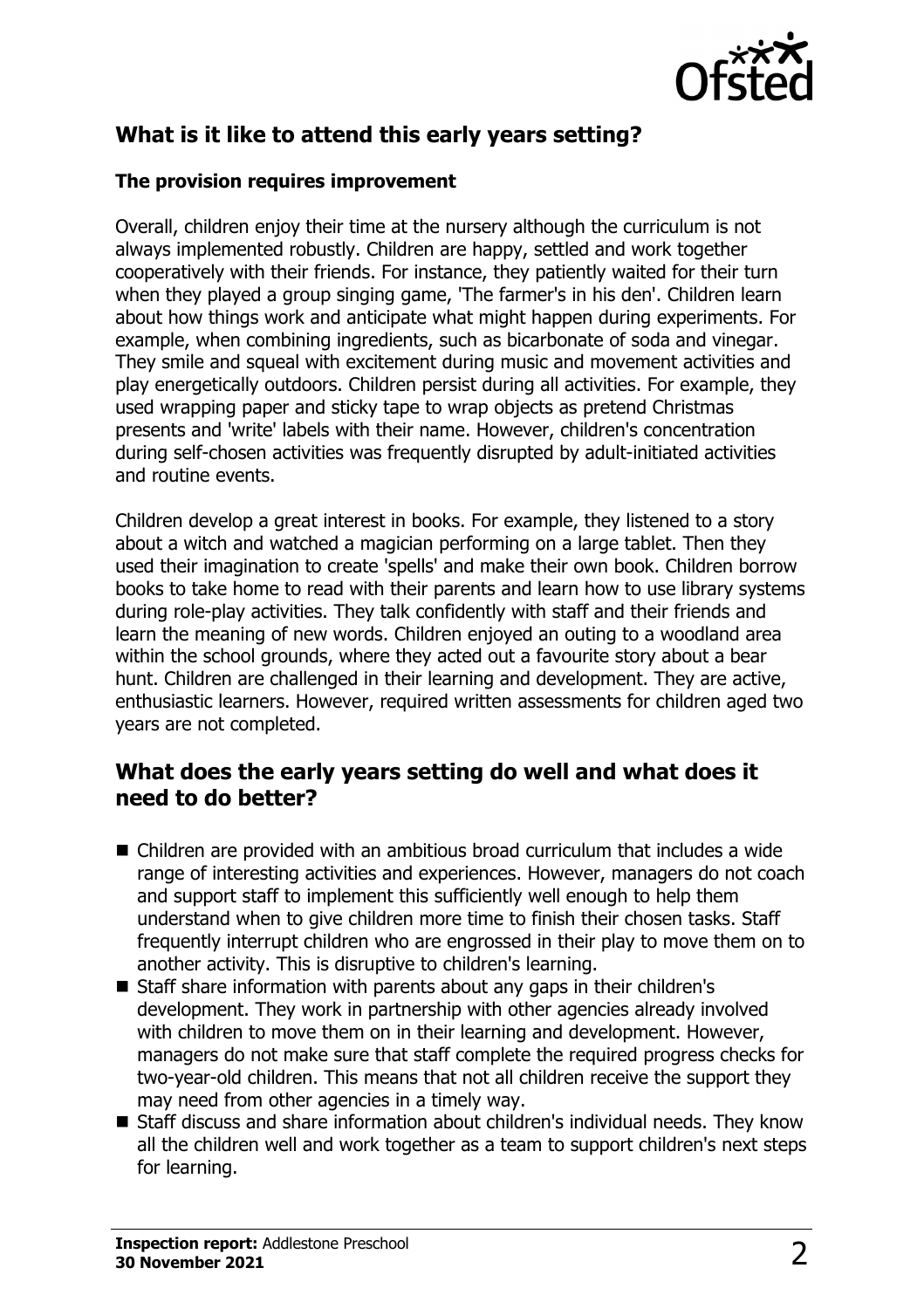

- $\blacksquare$  Staff encourage children to do as much as possible for themselves to develop their independence. For instance, at mealtimes, children learn to clear away their plates and put any waste in appropriate re-cycling containers. They learn how to stay healthy. For example, when using a hand sanitiser station.
- $\blacksquare$  Staff work closely with parents to provide children with continuity of care and learning. For example, to support children with toilet training and to help them to develop social skills and learn how to manage their feelings and behaviour. Children develop the skills they need for the future.
- Staff focus strongly on supporting children's language skills and vocabulary. They are positive role models for children and provide them with lots of individual support. For example, to help children learn to take turns and share during activities. This includes children with special educational needs and/or disabilities and children who speak English as an additional language.
- Staff support children to learn about different cultural and religious celebrations. For example, children watch real life celebrations, such as Diwali and Chinese New Year on a large tablet and listen to staff reading books about the meaning of these events.
- $\blacksquare$  Since the last inspection, the pre-school building has been rebuilt. The outdoor play area now provides children with good physical challenge. Staff have obtained lots of new resources, including a climbing frame, slide and a see-saw that encourage children to work together.
- Staff have improved and extended the opportunities for children to learn about their community and understand the world. For example, they take children on outings to a food bank, bakers, dentist and to an allotment. Children enjoy planting vegetables, which once grown, they pick and eat at snack time.

# **Safeguarding**

The arrangements for safeguarding are effective.

The chair of the committee has not informed Ofsted about changes to members of the committee. Therefore, checks have not been completed by Ofsted for all committee members to ensure they are suitable for their roles and responsibilities. This does not compromise children's safety as they are supervised well by staff at all times. Managers and staff have a good knowledge and understanding of safeguarding policies and procedures. All staff complete safeguarding training, including the 'Prevent' duty. They know what to do if they are concerned about a child's safety and well-being.

## **What does the setting need to do to improve?**

#### **To meet the requirements of the early years foundation stage and Childcare Register the provider must:**

| . |
|---|
|---|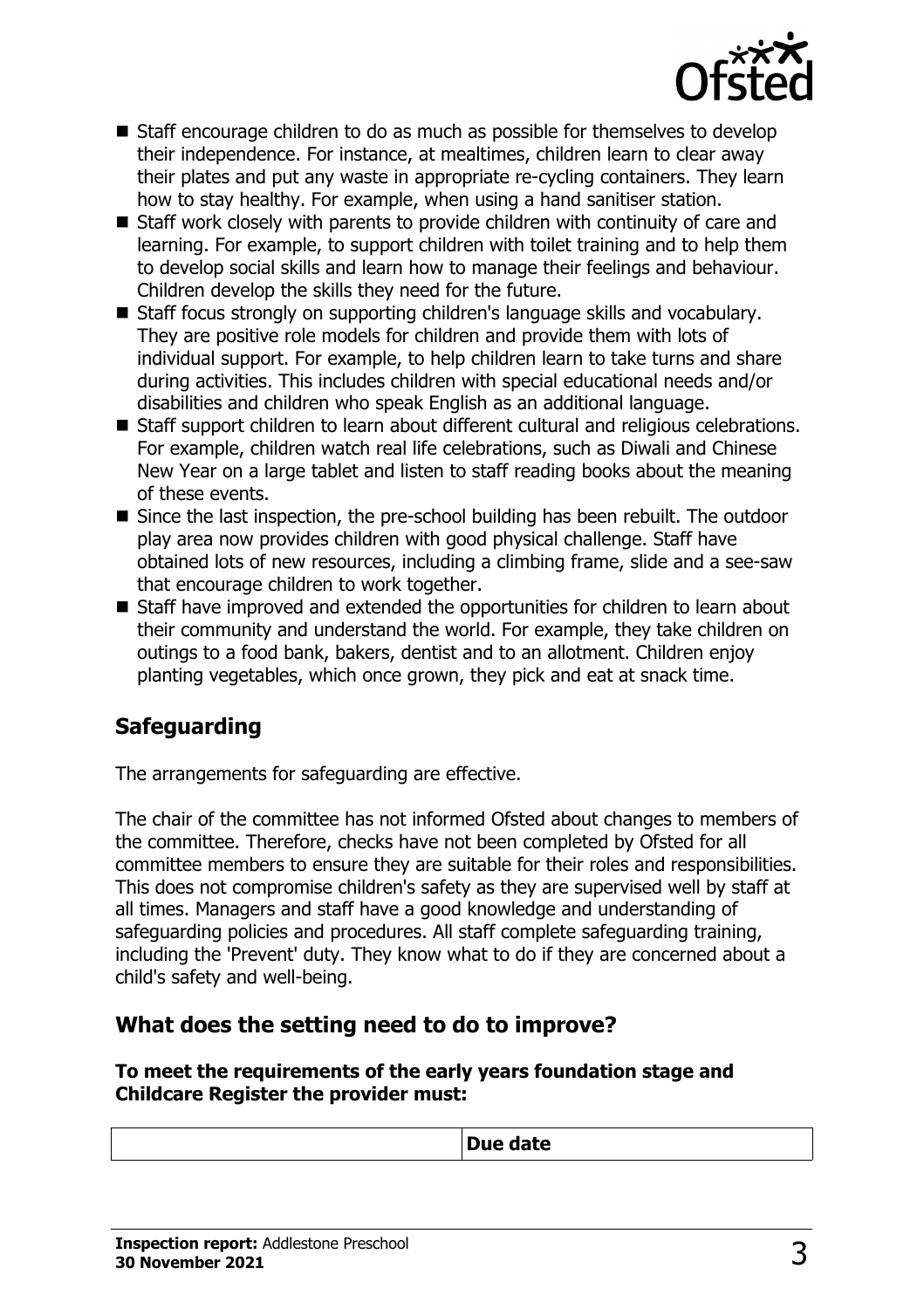

| ensure Ofsted is notified of changes to<br>members of the committee, so that<br>checks can be completed to confirm that<br>they are suitable for their roles and<br>responsibilities | 04/01/2022 |
|--------------------------------------------------------------------------------------------------------------------------------------------------------------------------------------|------------|
| ensure the required progress checks for<br>two-year-old children are completed for<br>all children.                                                                                  | 04/01/2022 |

#### **To further improve the quality of the early years provision, the provider should:**

 $\blacksquare$  coach and support staff to further evaluate the implementation of the curriculum, so that children's learning is not interrupted by routine events and adult-initiated activities.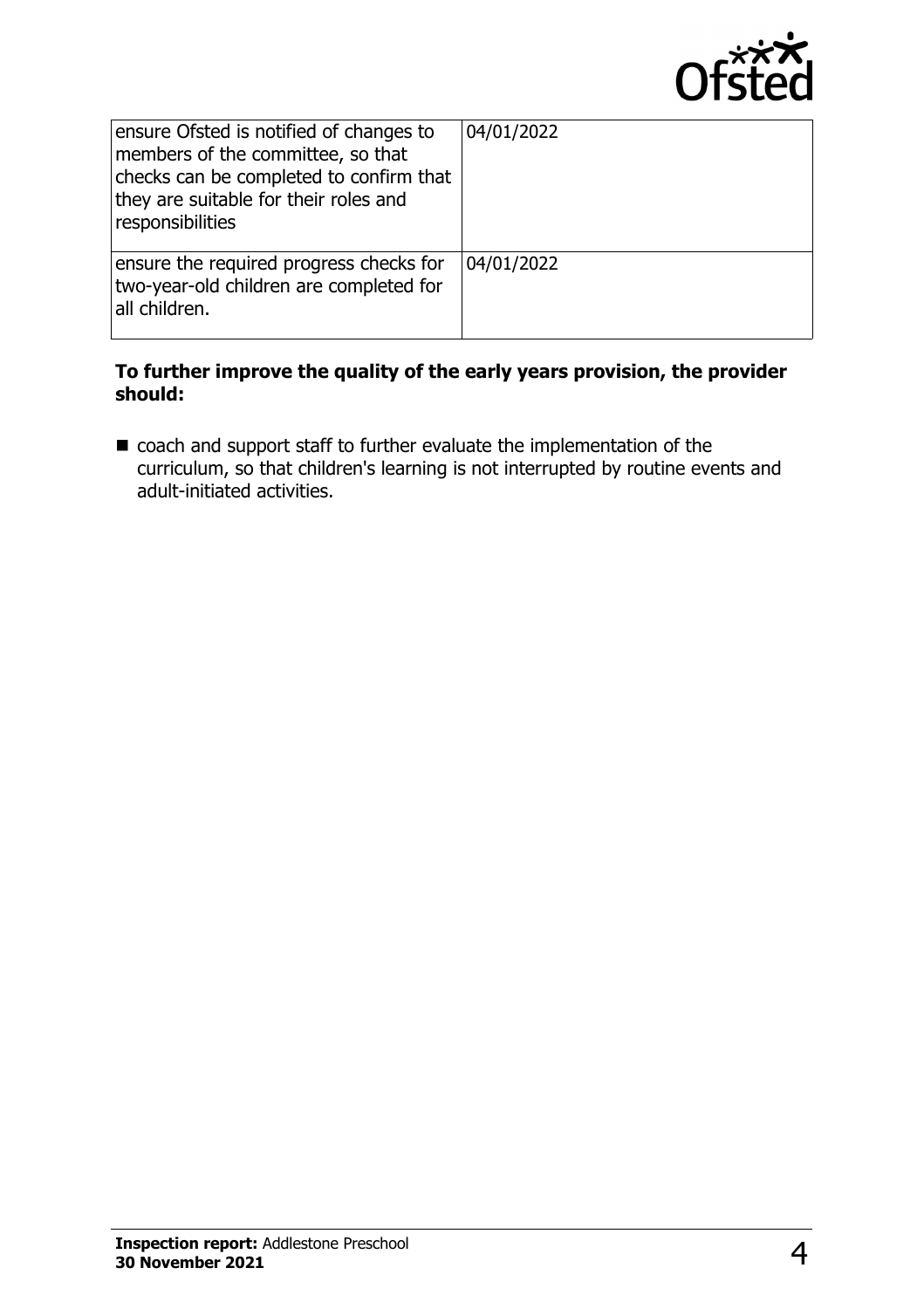

| <b>Setting details</b>                              |                                                                                      |
|-----------------------------------------------------|--------------------------------------------------------------------------------------|
| Unique reference number                             | 160624                                                                               |
| <b>Local authority</b>                              | Surrey                                                                               |
| <b>Inspection number</b>                            | 10128572                                                                             |
| <b>Type of provision</b>                            | Childcare on non-domestic premises                                                   |
| <b>Registers</b>                                    | Early Years Register, Compulsory Childcare<br>Register, Voluntary Childcare Register |
| Day care type                                       | Sessional day care                                                                   |
| Age range of children at time of<br>inspection      | $2$ to 4                                                                             |
| <b>Total number of places</b>                       | 24                                                                                   |
| Number of children on roll                          | 29                                                                                   |
| Name of registered person                           | Addlestone Pre-School Committee                                                      |
| <b>Registered person unique</b><br>reference number | RP905289                                                                             |
| <b>Telephone number</b>                             | 01932 851744                                                                         |
| Date of previous inspection                         | 23 September 2015                                                                    |

## **Information about this early years setting**

Addlestone Preschool registered in 1986. The pre-school is located in Addlestone, Surrey. It is open each weekday during term time, from 9am to 3pm, except on Fridays when it closes at 12 midday. The pre-school is in receipt of funding for the provision of free early education to children aged two, three, and four years. There are five members of staff, four of whom hold relevant qualifications at level 3 and one holds a level 2.

# **Information about this inspection**

**Inspector**

Cathy Greenwood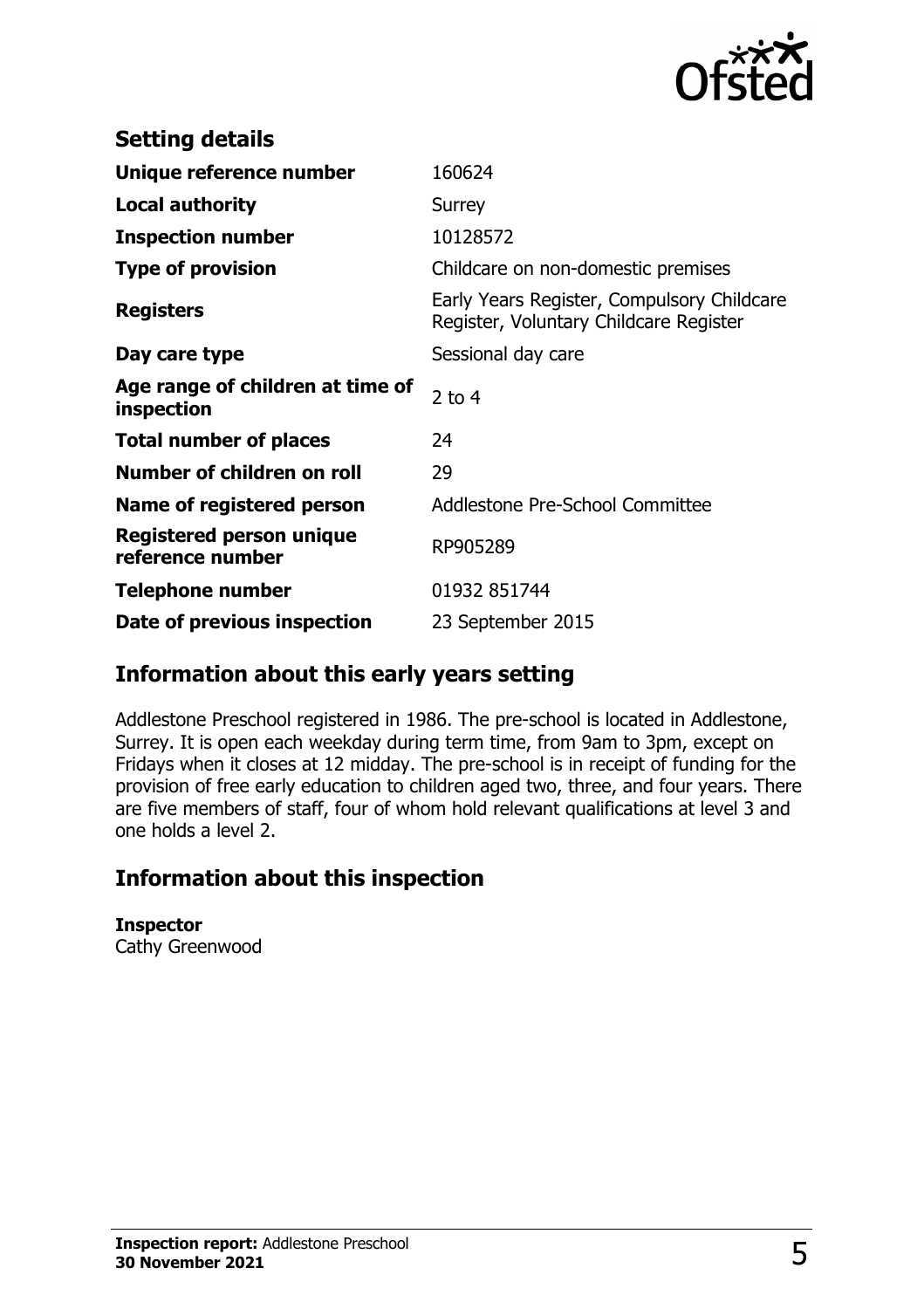

#### **Inspection activities**

- $\blacksquare$  This was the first routine inspection the provider received since the COVID-19 pandemic began. The inspector discussed the impact of the pandemic with the provider and has taken that into account in their evaluation of the provider.
- $\blacksquare$  The inspector completed a learning walk with the deputy manager to discuss the curriculum intent.
- $\blacksquare$  The manager and the inspector completed a joint observation together.
- $\blacksquare$  The inspector talked with children, parents, staff, and managers during the inspection.
- $\blacksquare$  The inspector provided feedback to the chair of the committee and managers.

We carried out this inspection under sections 49 and 50 of the Childcare Act 2006 on the quality and standards of provision that is registered on the Early Years Register. The registered person must ensure that this provision complies with the statutory framework for children's learning, development and care, known as the early years foundation stage.

If you are not happy with the inspection or the report, you can [complain to Ofsted](http://www.gov.uk/complain-ofsted-report).